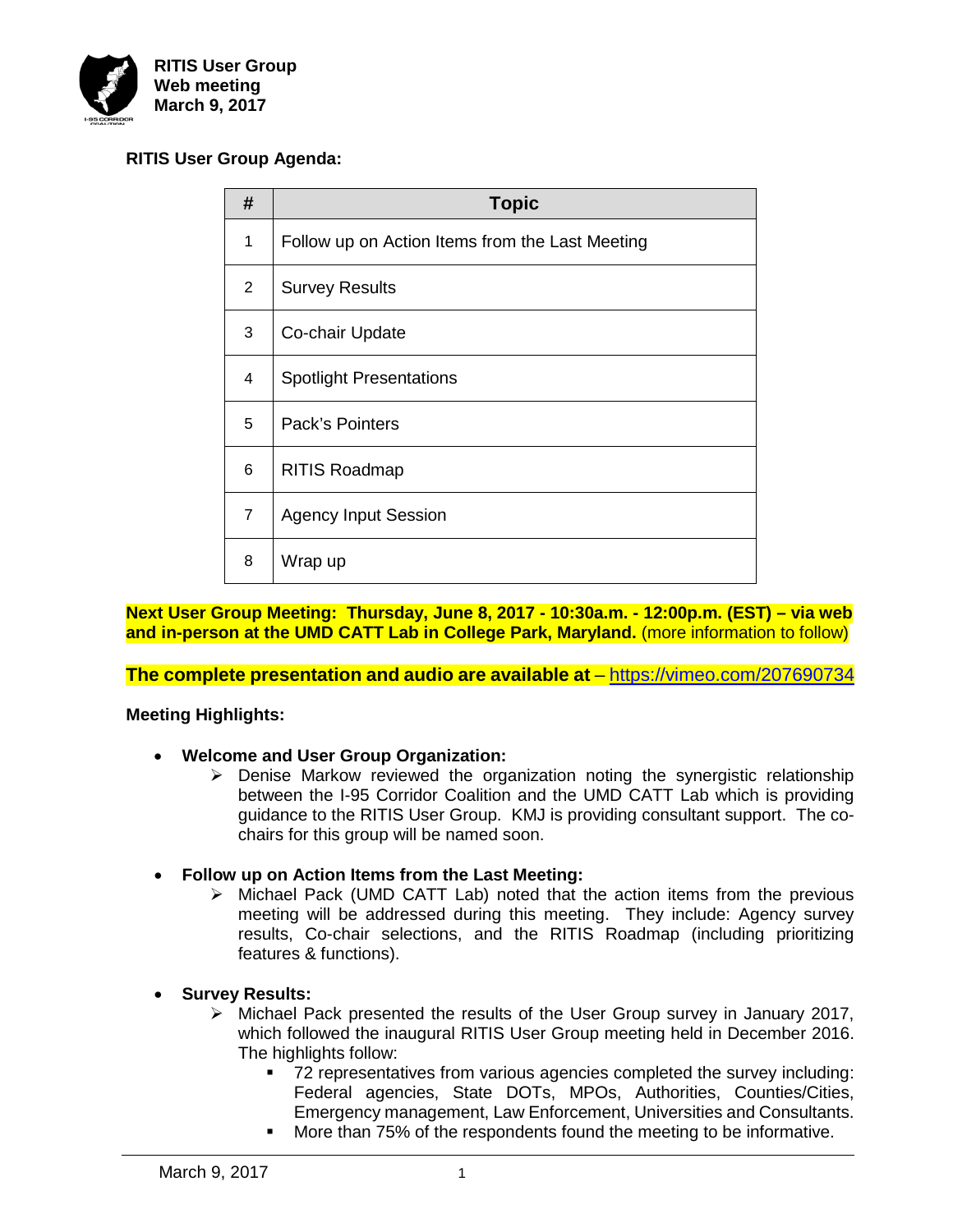

**RITIS User Group Web meeting March 9, 2017**

- Nearly all respondents (94%) found the spotlight presentation by MATOC to be useful.
- **Over 90% plan to participate in future User Group meetings.**
- **Most (90%) want the meetings to be held quarterly.**
- Of the nine focus areas noted in the survey, the top five were: TSMO, Incident Management, Data Sharing, Performance Management and Regional Coordination. The User Group will likely focus on these areas. This could shift if members' interests change.
- **Spotlight Presentation – I-70 Fatality Incident/After Action Review (Maryland DOT):**
	- Jason Dicembre, TMC Operations SOC Manager, showed how Maryland SHA (MdSHA) uses RITIS in an After Action Review (AAR). AARs are not new for his agency but the capabilities RITIS provides allow for better data mining and improved visualizations. Jason used the I-70 fatality to illustrate their use of RITIS for AARs.
	- $\triangleright$  The tools used in RITIS were the Event Query Tool (EQT), Timeline Tool, Region Explorer, Trend Map, Congestion Scan and User Delay Cost.
	- $\triangleright$  Incident Timeline is used to review responder response time, lane and event clearance times and operator notes. Timeline graphics are inserted into AARs.
	- $\triangleright$  MdSHA conducts an extensive training program with ongoing monitoring to make sure their operators are up to speed on their tasks including entering notes in a timely manner and focusing on the stages within the incident.
	- $\triangleright$  Jason explained how they conduct their AARs and who is included.
	- $\triangleright$  He emphasized the importance of using a graphic in an AAR instead of just narrative. Graphics illustrate key points and capture the attention of upper management more so than text alone.
	- $\triangleright$  Congestion scan graphics can illustrate the importance of a quick clearance policy.
	- $\triangleright$  MdSHA does not use the Heat Maps in the EQT for AARs, however, they are helpful in determining where resources should be deployed on a regular basis.
	- $\triangleright$  The Region Explorer is used to track bottlenecks during an incident. Using the tool can help assess impacts on other routes including the effect of detour routing on other roadways.
	- $\triangleright$  The Trend Map is used to determine the significance of delay over time to promote quick clearance practices. The dynamic aspect of the trend maps is used during AAR meetings and provides a powerful visualization on the impact of the closure to the traffic flow.
	- $\triangleright$  Congestion Scan still shots are included in the AAR to compare queues during an incident to a typical day. The congestion scan is another powerful visualization illustrating the impacts of the closure to the traffic.
	- $\triangleright$  The User Delay Cost tool is very beneficial to MdSHA. It helps to quantity the monetary benefit of their Quick Clearance practices and the overall value of their TSMO program.
	- UMD conducts a yearly benefit analysis for Maryland's CHART (Coordinated Highways Action Response Team). However, with the User Delay Cost tool, they are able to look at the costs per incident instead of waiting for the yearly report. By analyzing the cost of a long-duration incident, it helps make the case for improved resources.
	- $\triangleright$  Jason provided key takeaways from the use of these RITIS tools for AARs:
		- Shows the benefits of quick clearance and their TSMO program.
		- Provides justification for additional funding and/or resources requests.
		- Gives data to support conclusions based on facts.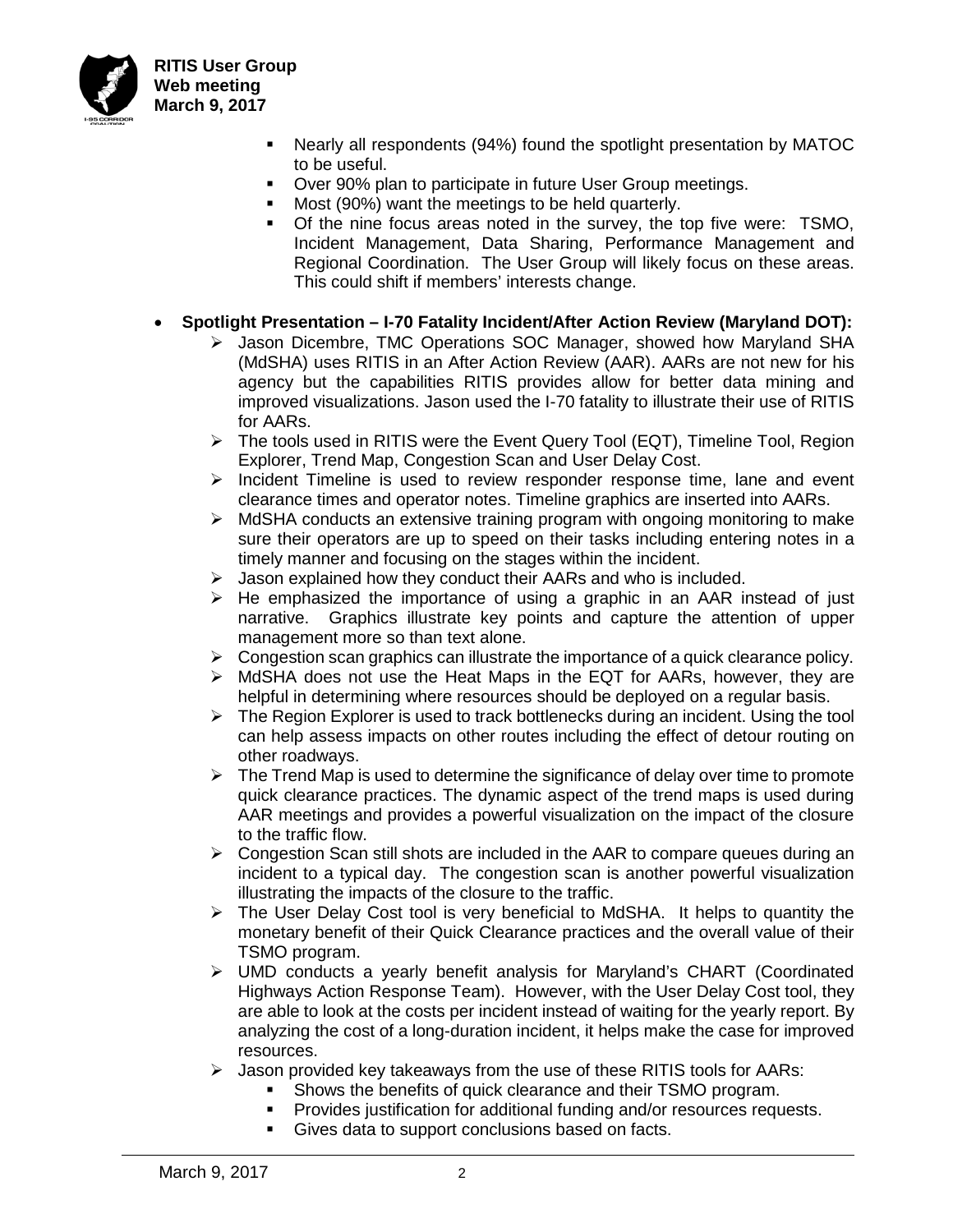

**RITIS User Group Web meeting March 9, 2017**

- $\triangleright$  Following the presentation/updates, the following questions were discussed:
	- PennDOT asked who developed their operations software. Jason explained that it was developed in-house with a contractor (CSRA). It is a web-based system that's coded from the ground up with operator input and updated every six months with continually operator input. Contact Jason [\(JDicembre1@sha.state.md.us\)](mailto:JDicembre1@sha.state.md.us) if you are interested in obtaining the source code.
	- NCDOT asked what their \$11 million budget included. Jason noted that budget includes the cost their operators, emergency response teams, staffing and maintenance costs. Some of their leased circuits (for cameras and other ITS devices) are handled through their communications division.
	- PA State Police asked if the Maryland State Police have a rotational tow program. Jason noted that they do but their current requirements to get on the list are not robust. The issue is to make sure that the criteria to get on that list is sufficient so that they have the proper equipment for an incident.
	- BMC asked about calculating incident delay cost whether it is done by hour/day or by incident. Michael Pack (MLP) noted it is calculated by time period and that it does not automatically calculate by incident but you determine that by figuring out the time period for the incident and gathering the data for the roads in that time period then doing a comparative user delay query. However, it will not give you additional incident costs such as the cost of the goods lost in the incident.
	- City of Laurel asked for the criteria used to develop the cost per hour for commercial and passenger vehicles. MLP noted that the default cost per hour is a national average value of time developed by economists at Texas A&M – but it is not appropriate to use in all areas of the country. It is better to look at the regional costs. The cost per hour is a per person cost.
- **Spotlight Presentation – RITIS Situational Awareness Capability: Emergency Management Partnerships (DC Homeland Security and Emergency Management Agency – DC HSEMA):**
	- > Andrew Worrell, IC3 Program Manager, provided a presentation on how DC HSEMA is currently using RITIS to promote regional situational awareness and coordination.
	- $\triangleright$  Information Collection and Coordination Center (IC3) expands regional situational awareness and enhances regional coordination of information. Their objectives are to identify regional priorities for information sharing (including large scale events) and monitor emerging incidents and potential threats. Their outputs include Regional Incident Coordination and Communication System (RICCS)-based alert messaging, spot reports and dashboard incident management. They are based on 21 incidents types and they have federal, state, and local jurisdictional partners.
	- $\triangleright$  Andrew explained how they use the Alert Notification Message Analysis in an operational capacity. They analyze the inbound messages for essential information that builds their alert notifications information includes the RITIS timeline on the event, from MATOC.
	- $\triangleright$  The RITIS timeline provides the essential elements in which senior leaders are interested including who is on the scene, when the incident began, casualties and/or fatalities, deployment of equipment, and other key information. RITIS provides information directly from the operators inputting the data. The value of RITIS is that it provides comprehensive vetted information at a single source.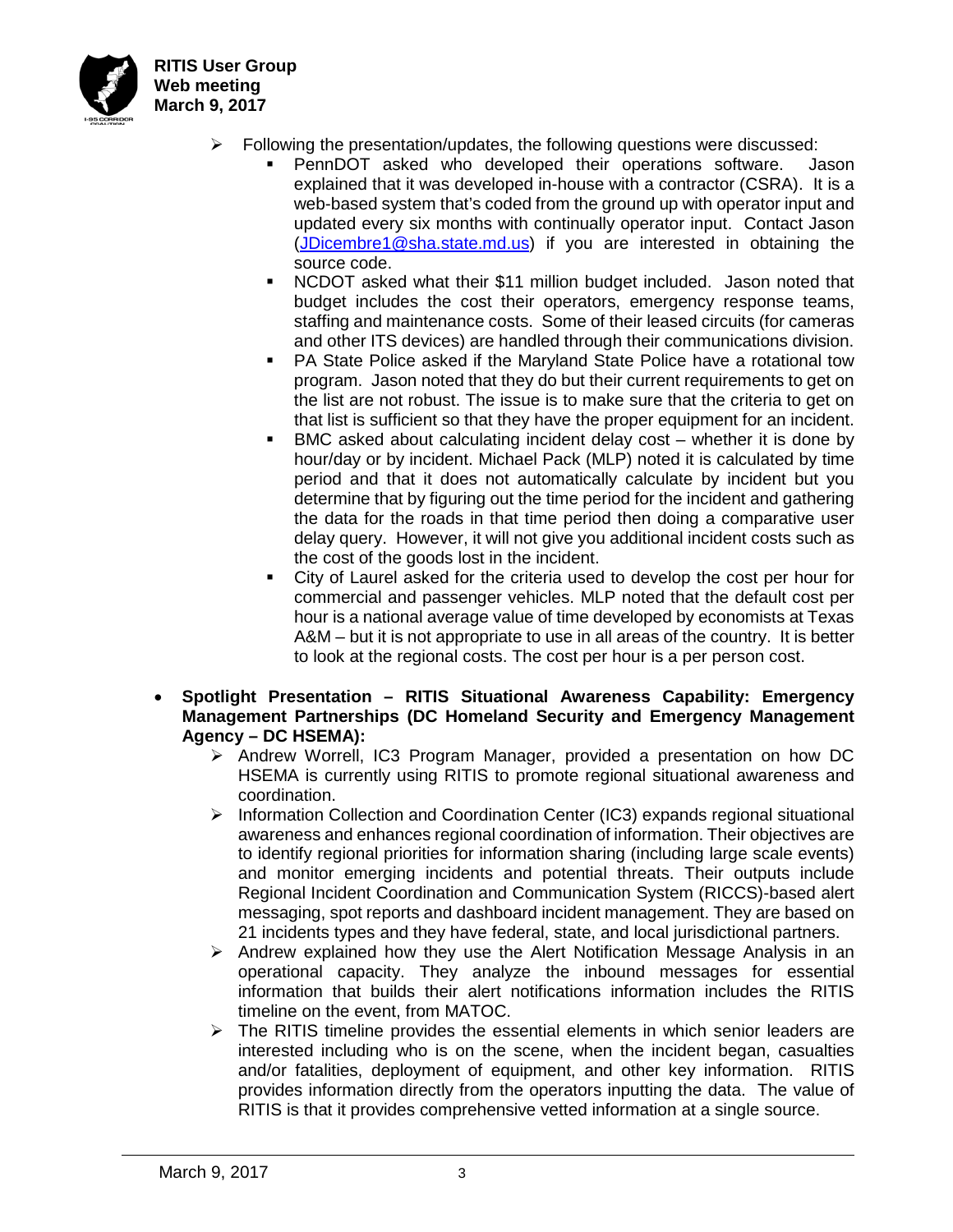

- $\triangleright$  Andrew provided an example of cascading impacts. He explained that they are looking for cross jurisdictional impacts and concurrent activity. He noted that RITIS allows them to geolocate the information and look at it from a 10,000-foot angle for any cascading impacts.
- $\triangleright$  All of the information provided by RITIS allows them to develop a more robust alert message.
- $\triangleright$  Dashboard Management system is a component they use to broadcast information out to partner agencies. He explained how they create the incident in their log using feeds from various partners. RITIS is a feed to the dashboard and it can geolocate the incident on their map. This is a one of the ways DC HSAEMA shares information with its partners.
- $\triangleright$  Andrew noted the advantages of RITIS
	- **Increases efficiency for Alert Messaging**
	- **Comprehensive tools and resource information**
	- **•** Vetted information
	- Ability to develop Essential Elements of Information (EEIs)
	- GIS capabilities with multiple layers cameras, multiple incident types, probe speed data, metro/public transit routes, and weather radar
- $\triangleright$  MLP noted that Andrew is ingesting data feeds from RITIS into their own system (which is not currently done by many agencies). Andrew notes that this ingest saves them time.
- $\triangleright$  Following the presentation/updates, the following question was discussed:
	- North Carolina Capital Area MPO asked if the freight community expressed an interest in this data. MLP noted that some freight planners in public agencies have used the NPMRDS and probe data. He also noted that this is a public safety agency tool and is not really intended for the private sector (unless they are working for a public agency).

## • **Pack's Pointers:**

- $\triangleright$  Michael Pack explained that the purpose of this section is to review some features within the tools that agencies may not be aware of but may find beneficial.
- $\triangleright$  Using Chatrooms in RITIS There is a live chatroom in RITIS. The icon is located in the upper right corner of the RITIS screen. You click sign-in and then set your status. It lists the persons currently signed in with whom you can chat. You can invite other people to participate and you can open a chat room surrounding an event.
- $\triangleright$  Setting Your Region of Interest This helps cut down on the clutter on the incident list. Click on the "Region of Interest" button and use the pan/zoom functions to get to your region. Setting your region of interest will only apply to the list not the map.
- $\triangleright$  Applying Filters Click on the "Set Filters" button to set your filters. You do not need to set any if you choose. Filters apply to the map and the list. Do not forget that you set them.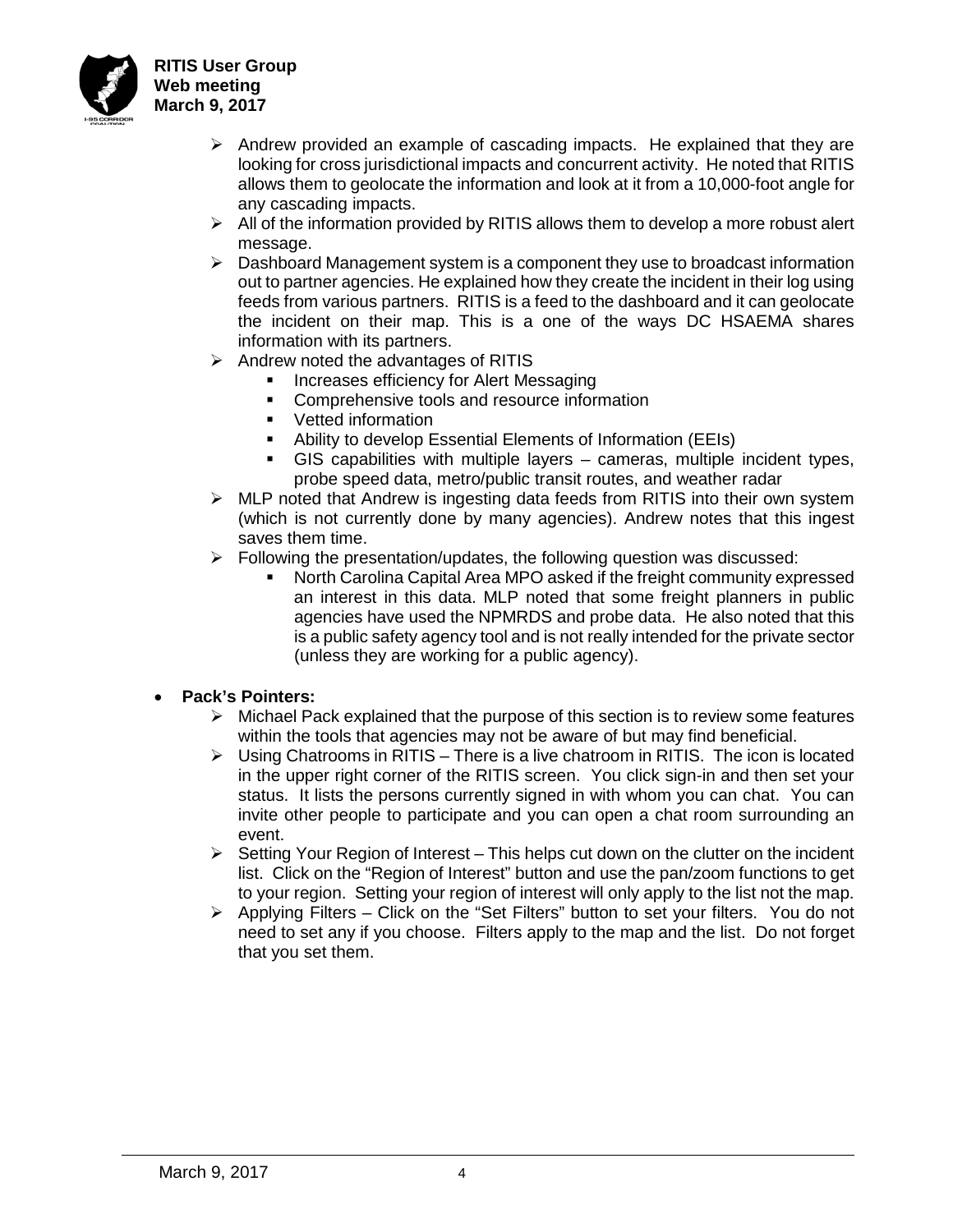

- **RITIS Roadmap:**
	- $\triangleright$  Michael Pack reviewed the RITIS Roadway highlights features that have been deployed in Q1 and features that are expected to be deployed in the remainder of the year.



- $\triangleright$  VDOT asked about the plans for MAP-21. MLP explained that they have a separate application, NPMRDS analytics, that helps agencies look at MAP-21 performance reporting tools and explore the NPMRDS data, in general. The CATT Lab is currently working on updating the tools to address the changes FHWA released on January 19, 2017, and they plan on deploying a few of the new MAP-21 widgets during March. The CATT Lab still needs data sets from FHWA for some of the new rules and those data sets nave not yet been made available to anyone. They will not be available until the new NPMRDS data contract is let in the next few weeks/months.
- **Agency Input Session:** Michael Pack (MLP) led this session, answering questions from meeting participants. The following is a summary.
	- PennDOT asked if there any upgrades planned for the Dashboard tool, in Probe Data Analytics. MLP noted that they are working on embedding functionality for it so that you could share. It would generate code that you could put into your agency's website and then those dashboard components would be embedded into your agency's website so that you could share it with the public or others in your agency. The deployment date is not known.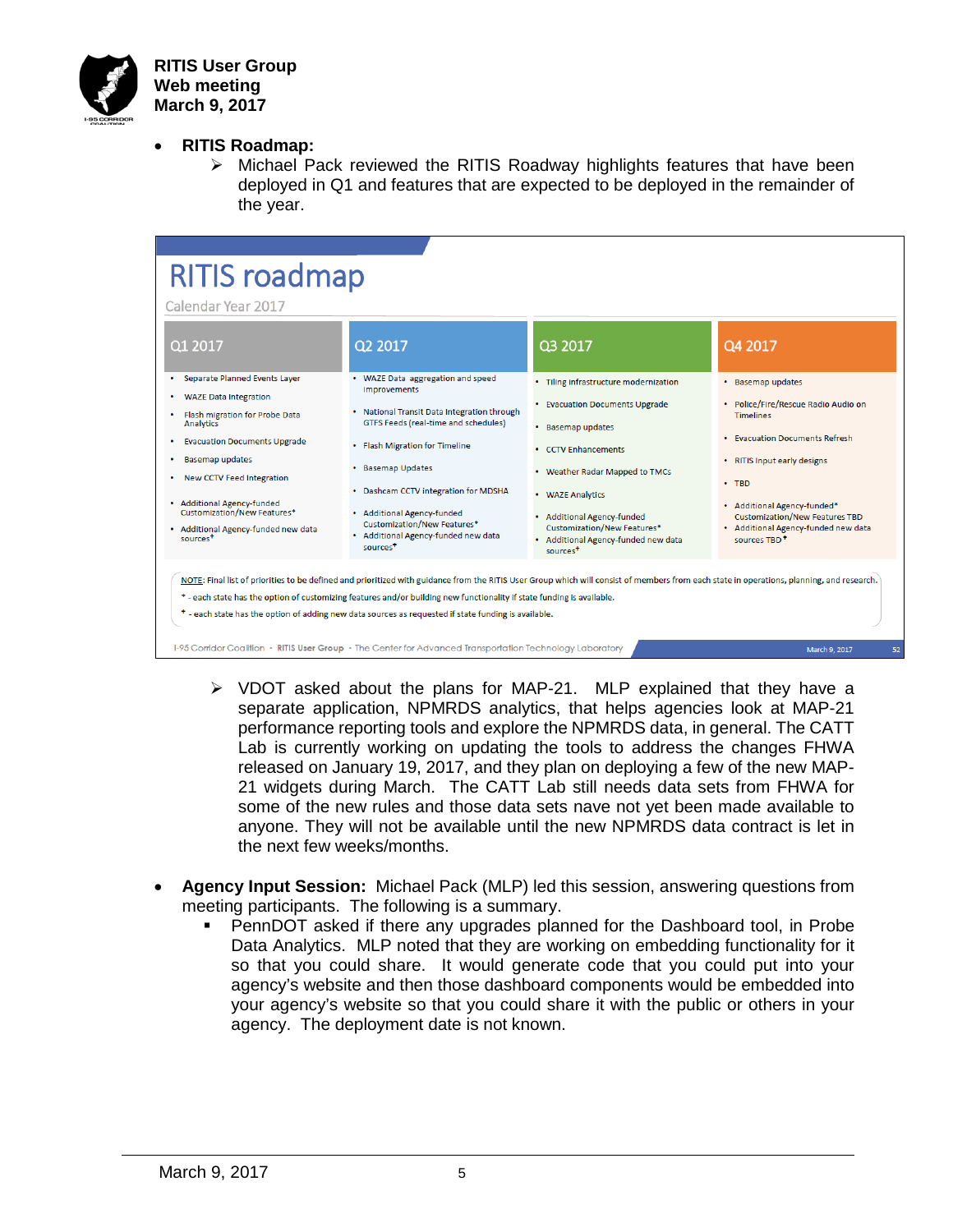

**RITIS User Group Web meeting March 9, 2017**

- **Wrap Up:**
	- $\triangleright$  Michael gave a couple reminders:
		- Sign up Go to [www.ritis.org](http://www.ritis.org/) then "request an account" and complete the pop-up form using your agency email address. (Verification of your information may take  $1 - 2$  days and then the CATT Lab will get back to you with your credentials to log into RITIS.) Note that RITIS access is intended for public agencies and is not provided to the private sector unless they are directly supporting an agency who gives permission for access to be granted.
		- Share your experience regarding using RITIS tools or TSMO in general. Please contact Michael Pack [\(PackML@umd.edu\)](mailto:PackML@umd.edu) or Denise Markow [\(dmarkow@i95coalition.org\)](mailto:dmarkow@i95coalition.org) if you are interested in making a spotlight presentation. They will help you with your slides.
		- Please provide your input regarding how meetings and/or the RITIS tools can be improved. Contact Denise or Michael with any suggestions.
		- Free training Available and given by the MATOC staff. If you are interested, please contact [training@matoc.org.](mailto:training@matoc.org)
		- Other training If you have a large group, the CATT Lab may be able to come to your agency. Please contact Michael.
		- Free video tutorials Available for some of the tools. Links to the videos are shown below and will be posted on the Coalition website.
			- Analyzing Police Crash Records <https://vimeo.com/179830512>
			- ATMS Data Analytics with ICE <https://vimeo.com/179841494>
			- Transportation Project Prioritization <https://vimeo.com/179829037>
	- $\triangleright$  Michael noted that potential co-chairs for this group have been contacted but not yet confirmed. It is planned that there will be one co-chair representing each of the following interests: Planning, Operations and Travel Information. If you are interested in helping to guide the User Group as a co-chair, please contact Michael or Denise.
	- $\triangleright$  The User Group was reminded that meetings will be held quarterly via web the next meeting is June 8, 2017. This will be one of the two of the meetings during the year will have an option to participate in-person. The in-person portion will be held at the UMD CATT Lab in College Park, Maryland. If your agency is interested in hosting an in-person RITIS User Group meeting, please contact Michael to make arrangements.

## **ACTION ITEMS**:

| <b>Action Item</b>                                                                              | Whom     | <b>Status</b> |
|-------------------------------------------------------------------------------------------------|----------|---------------|
| Links to free video tutorials for some of the tools will be<br>posted on the Coalition website. | CATT Lab | <b>Needed</b> |

## **QUESTIONS**:

RITIS General Questions - Denise Markow, I-95 Corridor Coalition TSMO

- 301.789.9088
- [dmarkow@i95coalition.org](mailto:dmarkow@i95coalition.org)

RITIS Technical Support

[support@ritis.org](mailto:support@ritis.org) (emails go to 10 developers and Michael Pack)